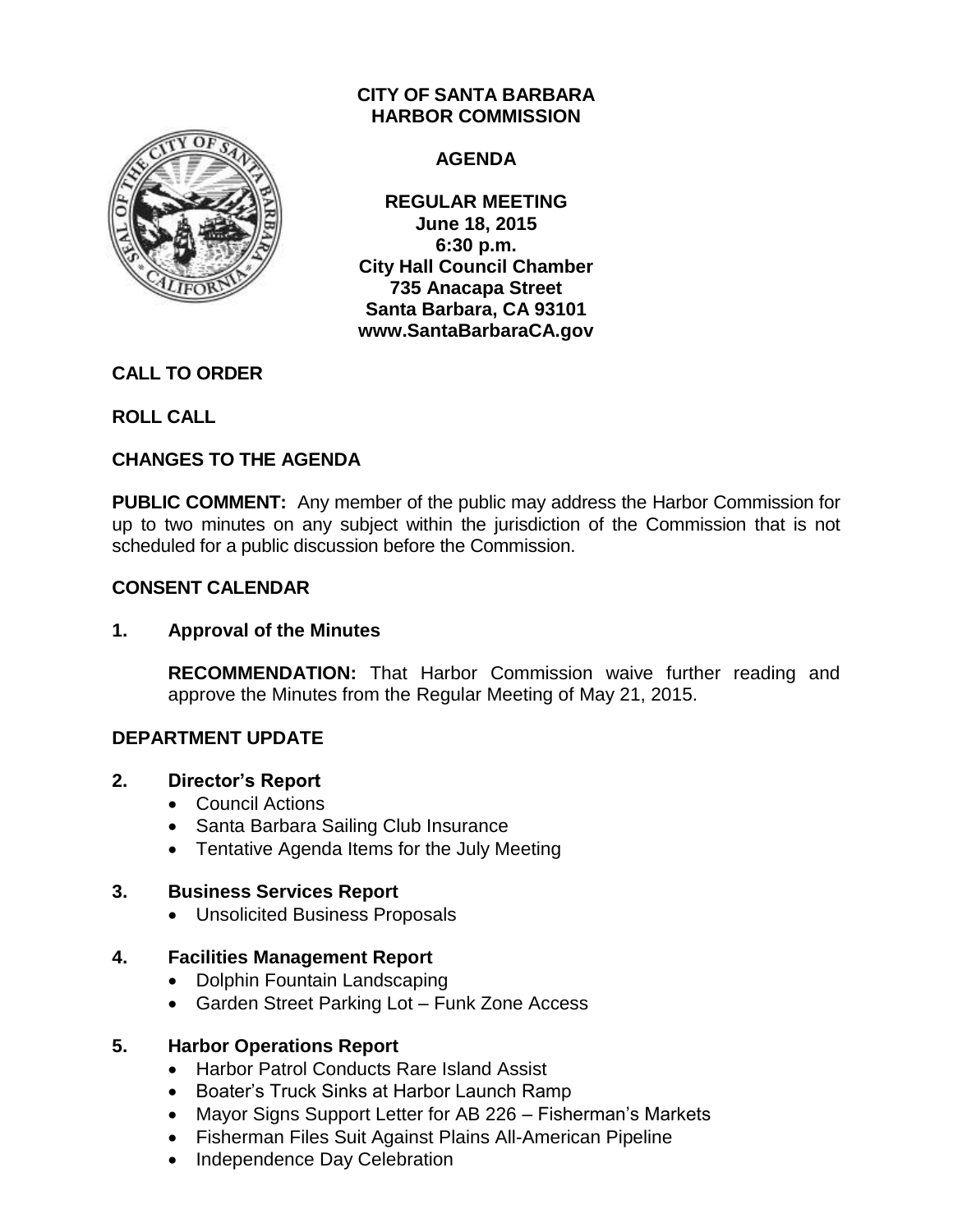Harbor Commission Agenda June 18, 2015 Page 2

#### **NEW BUSINESS**

#### **6. Appeal of Slip Permit Termination for Slip 2-B-013, Mr. Tim Korner**

**RECOMMENDATION:** That Harbor Commission consider Mr. Tim Korner's appeal of a slip permit termination for slip 2-B-013 in Santa Barbara Harbor; and take action to either:

- A. Uphold the slip permit termination; or
- B. Uphold Mr. Korner's appeal.

#### **7. Proposed Lease Agreement with Marine Services**

**RECOMMENDATION:** That Harbor Commission review and recommend to the City Council approval of a two-year lease agreement and three, one-year options with Marine Services for 490 square feet of commercial space at 117-G Harbor Way in the Santa Barbara Harbor at a rent of \$1,200.00 per month.

#### **8. Assignment of Lease Agreement No. 23,408 – Ocean Aire Electronics**

**RECOMMENDATION** That Harbor Commission recommend to city Council approval of the assignment of Lease Agreement No. 23,408 from Doug Chessmore, d.b.a. Ocean Aire Electronics, to Jon Payne, for the 339 square foot commercial space located at 125 Harbor Way, Suite #7.

#### **COMMISSION/STAFF COMMUNICATIONS**

**ADJOURNMENT**